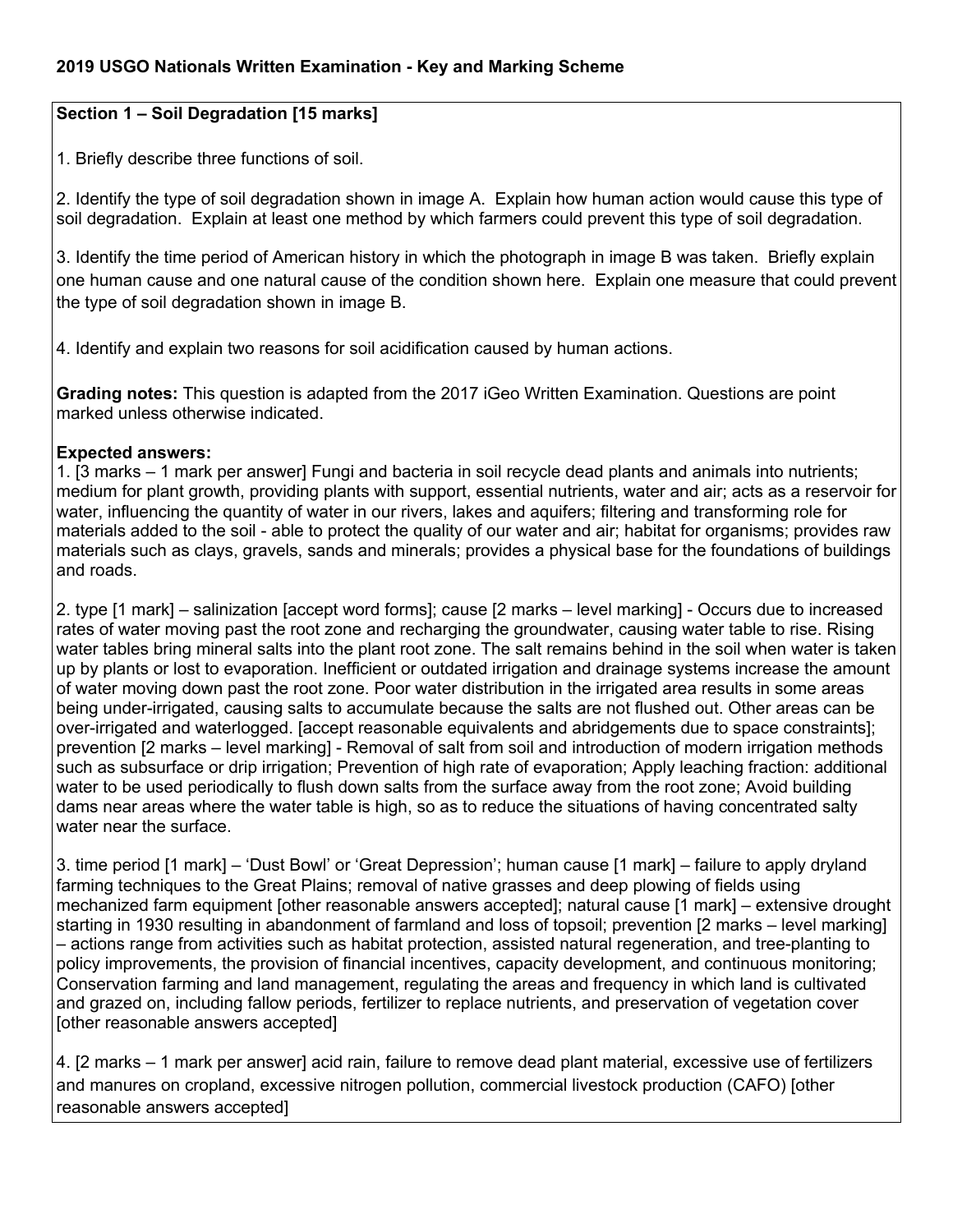## **Section 2 - Historical Geography [6 marks]**

1. Briefly identify and explain the ways in which the development of transportation networks affected each of the following in the United States in the period from 1800 to 1860 – a) industrialization, b) agriculture, c) westward migration.

**Grading notes:** This type of question is designed to test written expression of concepts in human geography. All three sections of the question were level marked, and marks were awarded for effects and well-reasoned explanations.

#### **Expected answers:**

1.a. [3 marks] Development of steamboats, railroad networks and canals facilitated movement of raw materials to developing industrial areas in the northeast and movement of manufactured goods to markets in the interior of the country or in the south; transportation networks allowed agricultural goods to be shipped from the west and south to the north, facilitating a shift away from agriculture in industrial areas; significant link of cotton supplies in the south to textile factories in the north via transportation networks [other reasonable answers accepted]

1.b. [3 marks] Similar to 1.a., movement of goods allowed profitable agriculture in the fertile areas of the Ohio Valley and areas to the south and west by opening markets in the east via fast, reliable and cheap transportation; in the south, cash-crop farming gained an even stronger hold with links via the Mississippi River, Gulf of Mexico, Atlantic Ocean and railroads to markets in the north and Europe [other reasonable answers accepted]

1.c. [3 marks] Early road networks such as the Cumberland Road aided in transport of settlers and goods to western settlements and aided migration; development of canals and steamboats allowed the exploitation of river systems and the Great Lakes for transport of settlers, livestock and equipment; overland trails developed in the nineteenth century and wagon trains brought hundreds of thousands of settlers to the trans-Mississippi west; railroads would also carry large numbers of settlers west as they began to penetrate the area in the 1840s and 1850s [other reasonable answers accepted]

### **Section 3 - Geology [16 marks]**

- 1. Briefly define the principle of superposition.
- 2. Briefly define the principle of cross-cutting relationships.

3. Identify by letter from oldest to youngest the layers and features in image 1. Given that layer C is sedimentary rock, what type of formation or feature are represented by D and E?

4. Identify by letter from oldest to youngest the layers in image 2. Briefly explain your answer.

**Grading notes:** This question set is based on a replacement question from the 2018 iGeo MMT. All questions are point marked.

### **Expected answers:**

1. [2 marks] superposition is the principle that in undeformed stratigraphic sequences, the oldest strata will be at the bottom of the sequence [accept reasonable equivalents]

2. [2 marks] the principle of cross-cutting relationships states that the geologic feature which cuts another is the younger of the two features [accept reasonable equivalents]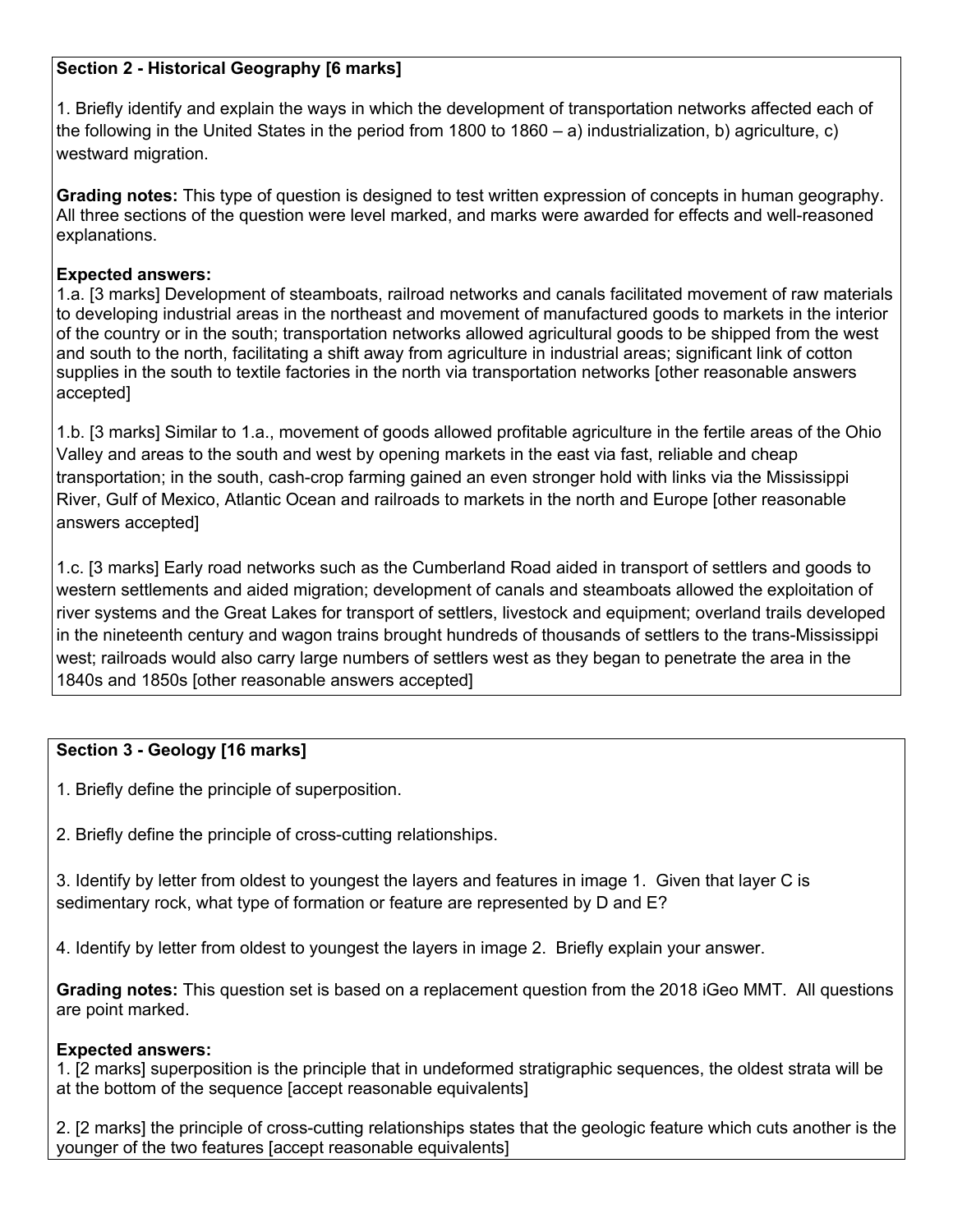### **Section 3 – Geology [continued]**

### **Expected answers:**

3. [5 marks] C, B, A, D, E; D [1 mark] igneous intrusion; E [1 mark] fault

4. [3 marks] B, A, C; [2 marks] by cross-cutting relationships and the location of these features, A intruded on the original formation (B) and C intruded on B, making C the youngest [accept reasonable equivalents]

### **Section 4 - Glaciers [15 marks]**

1. Define the term continental glacier. Identify two specific locations on earth where continental glaciers are located.

2. Identify the type of glacier in the image in section 4. Identify two characteristics of this type of glacier. What landform results when ice from these glaciers retreats and seawater fills the empty space?

3. To the nearest tenth of a mile, how thick on average is the Greenland ice sheet currently? To the nearest foot, what would be the resulting global sea level rise if the entire Greenland ice sheet were to melt?

4. Define each of the following terms and explain its role in the melting of the Greenland ice sheet – North Atlantic Oscillation; ice-albedo feedback.

**Grading notes:** This question is adapted from the 2018 iGeo Written Test. All questions are point marked except the explanations in part 4, which are level marked.

### **Expected answers:**

1. [1 mark] a continental glacier, also known as an ice sheet, mass of glacial ice that covers surrounding terrain and is greater than 50,000 square km (19,000 sq mi) [accept reasonable equivalents]; locations [2 marks] – Antarctica, Greenland

2. [1 mark] valley glacier; characteristics [2 marks] outlet glaciers that provide drainage for icefields, icecaps or ice sheets; confined by the walls of the valley they are found in; restricted by formations such as terminal moraines or till; exposed bedrock and slopes often surround valley glaciers [accept reasonable equivalents, 1 mark per correct answer]; landform [1 mark] – fjord

3. thickness [1 mark] 1.2 miles (accept .8 miles to 1.6 miles); sea level rise [1 mark] 24 feet (accept 22-26 feet)

4. North Atlantic Oscillation [1 mark definition, 2 marks explanation] – irregular fluctuations in the difference of atmospheric pressure between the Icelandic Low and the Azores High; brings warm, sunny summer weather to western side of Greenland when in its negative phase, since 2000 has resulted in very high levels of ice melt; ice-albedo feedback [1 mark definition, 2 marks explanation] - a positive feedback climate process where a change in the area of ice caps, glaciers, and sea ice alters the albedo (reflection or absorption of solar radiation); in Greenland, rapid melt of sea ice (which has higher albedo and reflects more solar radiation) leaves more open water (lower albedo and absorbs more radiation) which raises temperatures and melts more ice, causing the positive feedback [accept reasonable equivalents]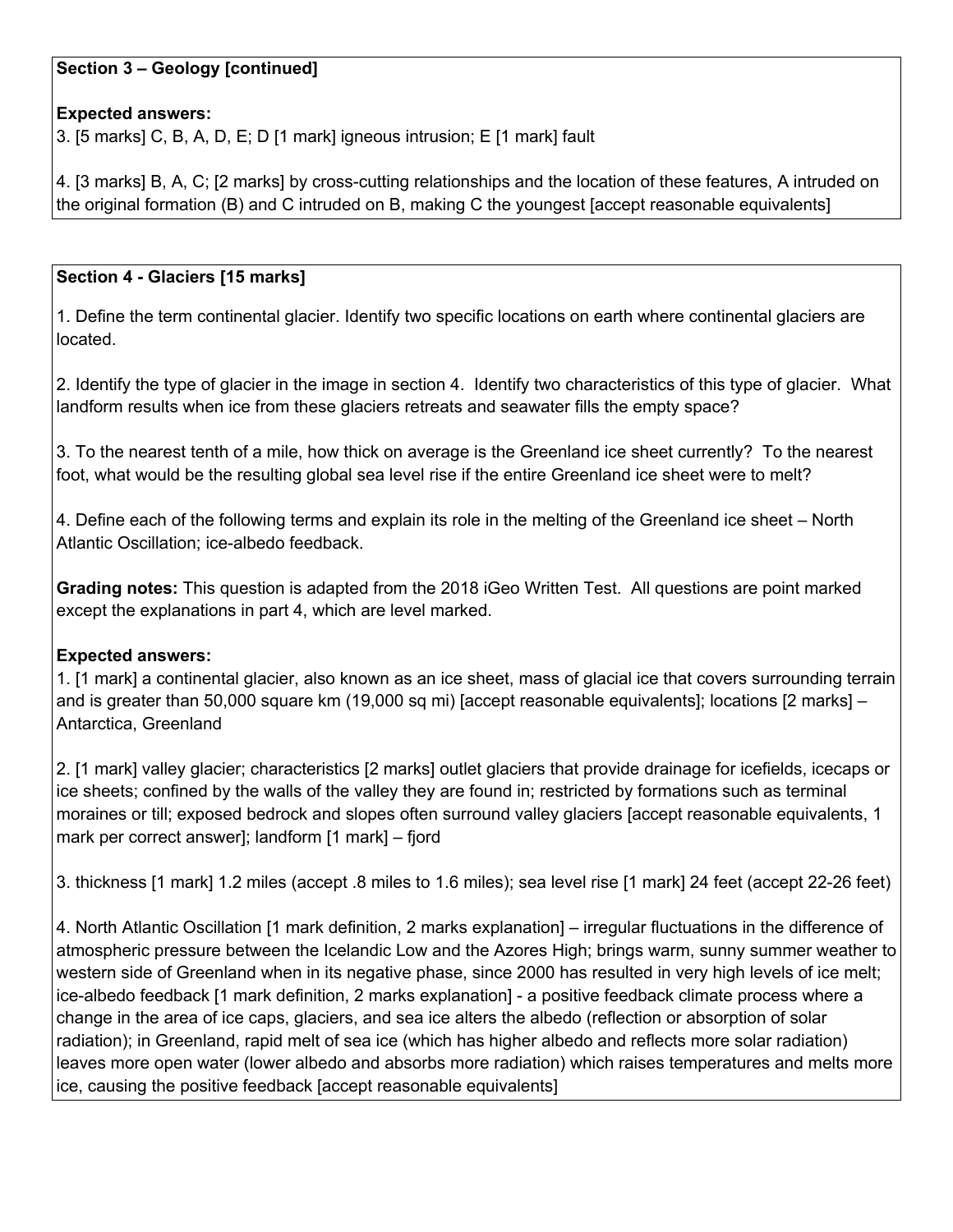### **Section 5 – Tourism [10 marks]**

1. Define the term ecotourism. Identify three positive impacts or goals of ecotourism.

2. Identify three criticisms or risks of ecotourism. Identify and explain one way in which the government of a developing country with existing ecotourism might address one of these criticisms or risks.

**Grading notes:** Tourism is a common theme on iGeo examinations, including both the WRT and FWE, and this question is adapted from the 2014 iGeo WRT. All parts are point marked except the solution asked for in question 2, which is level marked.

#### **Expected answers:**

1. [2 marks] ecotourism is a form of tourism involving visiting fragile, pristine, and relatively undisturbed natural areas, intended as a low-impact and often small-scale alternative to standard commercial mass tourism [accept reasonable equivalents]; impacts / goals [1 mark per correct answer] - builds environmental awareness, provides direct financial benefits for conservation, provides financial benefits and empowerment for local people, minimization of tourism's own environmental impact, affordability and lack of waste in the form of luxury [other reasonable answers accepted]

2. criticisms / risks [1 mark per correct answer] any tourism is by definition harmful to many of these areas causing serious environmental impacts, overtaxing of resources and damage to natural areas, economic benefits often not shared by local communities or local communities experience adverse impacts due to rising rents / prices or other factors, cultural exploitation / deterioration often occur; possible solutions [2 marks] – strict regulations on number of visitors to curb overcrowding; regulations on use of local guides / companies; local ownership of tour businesses, accommodations, restaurants; strict environmental rules to protect natural areas [other reasonable answers accepted]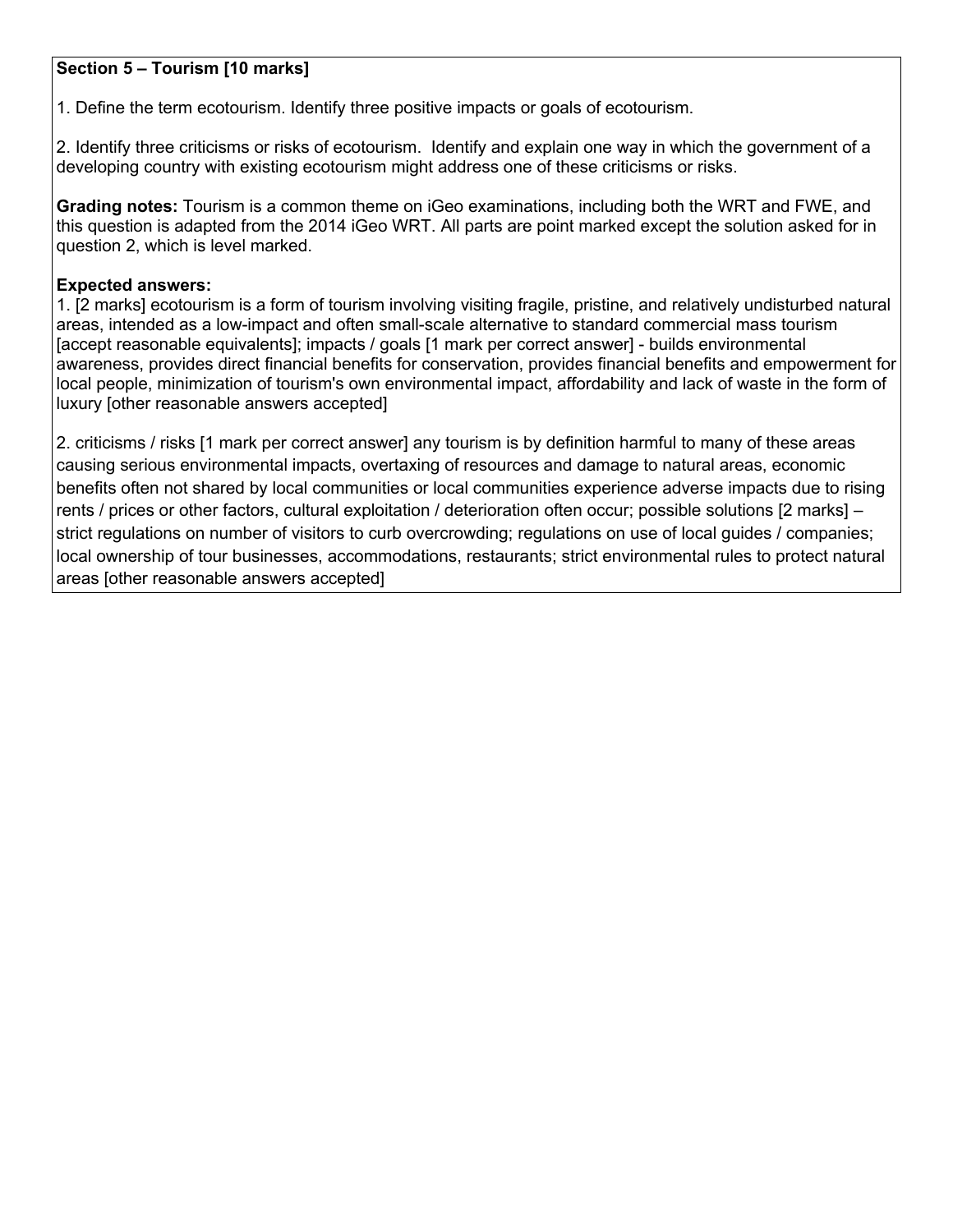### **Section 6 – Demographics [15 marks]**

1. What country does this data represent?

2. Given the available information, what historical, political, economic and demographic factors account for the sharp population decrease demonstrated here? Be as specific as possible in the space provided and account for as much of the data represented as possible.

3. Identify and explain at least three specific public policies that the national government could undertake to reverse the demographic trends shown here.

**Grading notes:** This is typical of the types of demographics questions that appear on the iGeo WRT examination. Question 1 is point marked, and questions 2 and 3 are level marked.

### **Expected answers:**

1. [2 marks] Bulgaria

2. [7 marks] Points will be awarded for reasonable explanations that attempt to tie in the rapid population decline, rapid emigration, declining birth rate and rising death rate in the wake of the fall of communism in the early 1990s. The breakup of collective farms, the end of state-run industries, rapid depopulation of rural areas and massive emigration of young, educated Bulgarians all contributed to the trends shown and should be addressed in the answer. [other reasonable answers and explanations accepted]

3. policies / explanations [2 marks per correct policy and explanation] policies to encourage increased birth rate; assistance buying property or starting businesses; incentives for settling or starting businesses in rural areas; incentives to encourage immigration, especially by young people [other reasonable answers accepted]